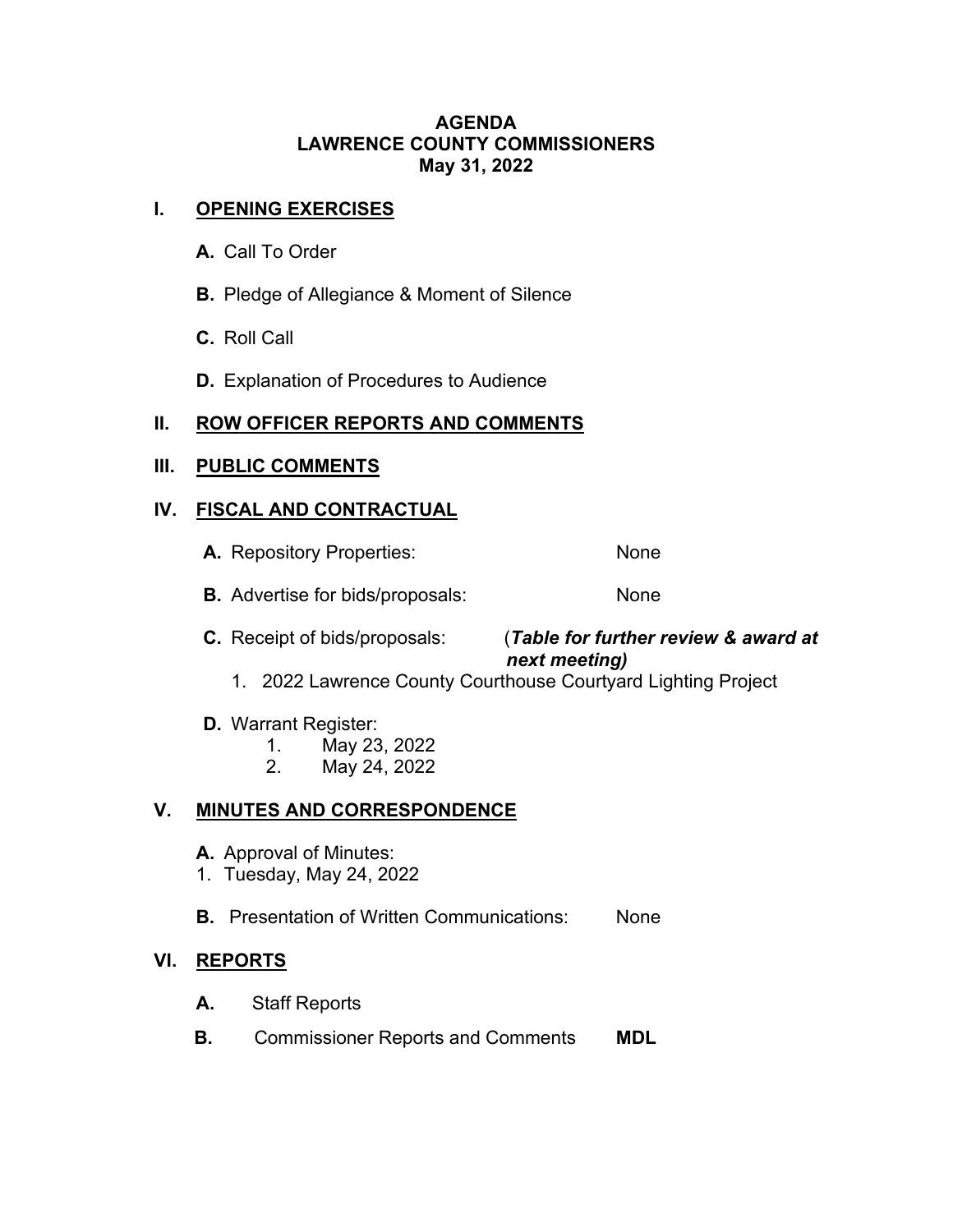## **VII. NEW BUSINESS**

New Resolutions:

## 1. *Commissioners*

Resolution for discussion and possible approval to enter into a contract with Emily Sanchez-Parodi as the Assistant Solicitor and the Right to Know Officer.

# 2. *Commissioners*

Resolution for discussion and possible approval to appoint Chad Strobel as the Director of EMA/Department of Public Safety.

- 3. *Budget Amendment (Capital Expenditures-Courts)* Resolution for discussion and possible approval to amend the FY2022 Budget.
- 4. *Budget Amendment (Capital Expenditures-DJ Nicholson)* Resolution for discussion and possible approval to amend the FY 2022 Budget.

#### 5. *Transfer of Funds (Commissioners)* Resolution for discussion and possible approval for Transfer T-2022-009.

#### 6. *Transfers (Administrative)* 1. Controller from Contingency to Travel & Training for \$1,750.00

- **B.** Resolutions on the table: None
- **C.** Resolutions to be taken off the table: None
- **D.** New Resolutions: None
- **E.** Motion to amend the agenda:

# **X. ORDINANCES**

| <b>A.</b> On the Table:     | None. |
|-----------------------------|-------|
| <b>B.</b> For introduction: | None. |
| $C.$ For final action:      | None  |